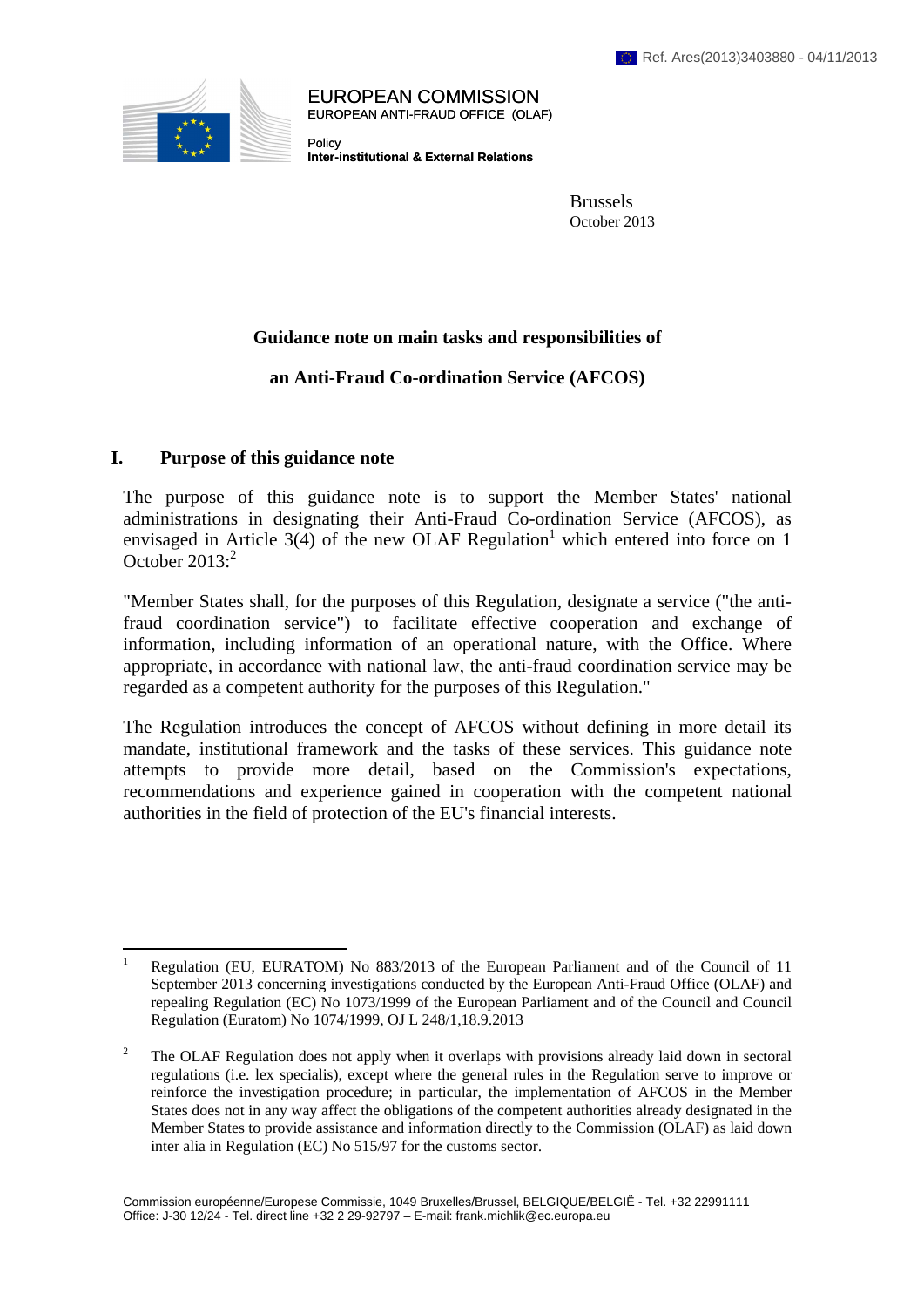## **II. Historical background**

Since 2000, the Commission has encouraged every Candidate Country to establish or designate an operationally independent Anti-Fraud Co-ordination Service<sup>3</sup> ("AFCOS") and thus reinforce the Candidate Countries' institutional capacity for the protection of the EU's financial interests. These services should be responsible for the co-ordination of all legislative, administrative and operational aspects of the protection of the EU's financial interests and should be capable of co-operating with OLAF at an operational level.

At the time of EU enlargement in 2004 and 2007 there was no relevant EU legal base for the designation of AFCOS. However, the designation of AFCOS was included as a priority in the 2001 Accession Partnerships and the Accession Countries committed themselves to this objective in their respective National Programmes for the Adoption of the *Acquis communautaire*, as well as in their Negotiation Positions under the relevant chapter on Financial Control.

In 2013, the AFCOS concept was positioned within the EU legislative framework by the adoption of the Regulation (EU, EURATOM) No 883/2013. The provision on the designation of AFCOS is not only applicable to the Member States, but also serves as a benchmark of the *Acquis communautaire* for the Candidate Countries in their accession to the EU.

Currently an AFCOS has been designated in the Member States of EU enlargement 2004, 2007 and 2013, as well as in some of the Candidate Countries (e.g. FYROM, Turkey, Montenegro). Recently, some of the old Member States have also taken steps to designate their AFCOS (e.g. France, the Netherlands).

# **III. AFCOS mandate**

The mandate of the AFCOS may vary, depending on country-specific circumstances. In all cases however, the AFCOS should have the mandate for:

- Co-ordinating, within the country, all legislative, administrative and investigative obligations and activities related to the protection of the EU's financial interests; and
- Ensuring co-operation with OLAF and the Member States, as required by Article 325 of the TFEU.

To perform tasks described in the Annex, in particular those mentioned under point 1(ii), it is OLAF's preference that an AFCOS is vested with investigative powers (administrative or criminal), which can complement the administrative investigative powers of OLAF during the on-the-spot checks in respective Member States. Ideally, this includes the operational independence of the AFCOS.

 3 These services were earlier named "Central or Single Contact Point". The name change was inspired by the recognition that their competencies should be much broader than merely acting as a point of contact with the Commission and the Member States, and should encompass wide-ranging coordinating powers.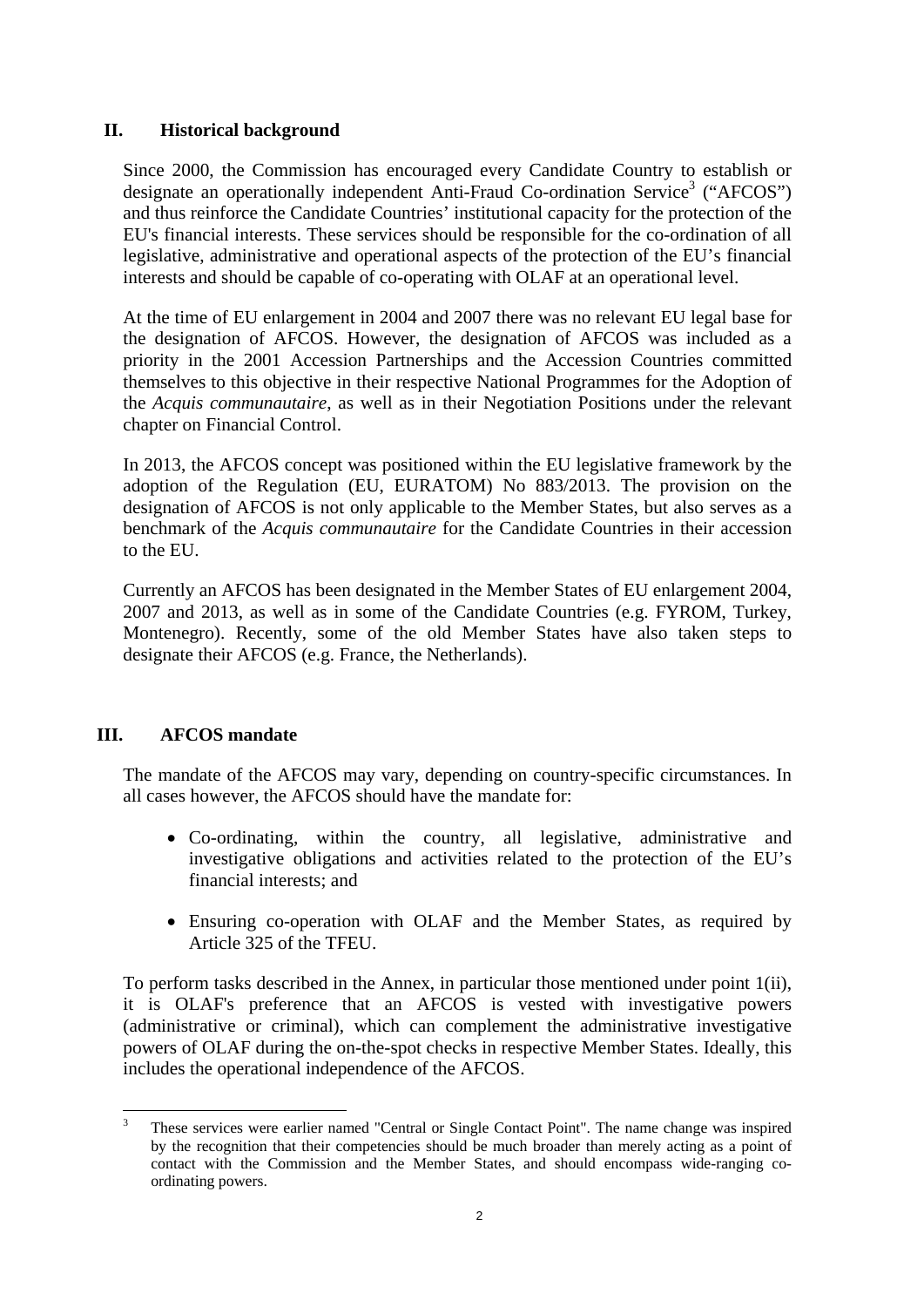## **IV. Institutional framework of the AFCOS in the Member State**

### 1. The placement of AFCOS

It is Member State's decision where to best place the AFCOS within its national administrative structure. In any case the placement of AFCOS should provide for its visibility and importance in relation to other relevant authorities in the field of protection of the EU's financial interests.

The Member States joining the EU in 2004 and after placed their AFCOS either within the Ministry of Finance or the Ministry of Interior. Some Member States also established it as an independent Government's service, which is also OLAF's preference.

### 2. Inter-institutional co-operation

The AFCOS should have the mandate to ensure both co-ordination between the relevant services within the Member State concerned and co-operation with OLAF in cases related to the EU budget.

This would involve national authorities, such as:

- Administrative control authorities responsible for the control of the EU's financial assistance;
- Treasury control authorities and state auditors;
- Customs and Border Guards:
- Investigation authorities of Customs (Customs Police);
- Criminal or Financial Police or other investigative forces dealing with EUfinancing matters;
- Prosecuting authorities.

Furthermore, the Member State's legislative and administrative framework should facilitate these activities as much as possible.

Cooperation arrangements should be concluded where necessary between the AFCOS and the other national institutions involved in the protection of the EU's financial interests to facilitate day-to-day cooperation and exchange of information.

### 3. Investigative independence

Apart from its administrative coordination role, AFCOS established as a functionally independent body or a service within an existing institution may be vested with investigative powers.

An AFCOS with investigative powers should ideally have a legal mandate which guarantees its independence in investigative matters.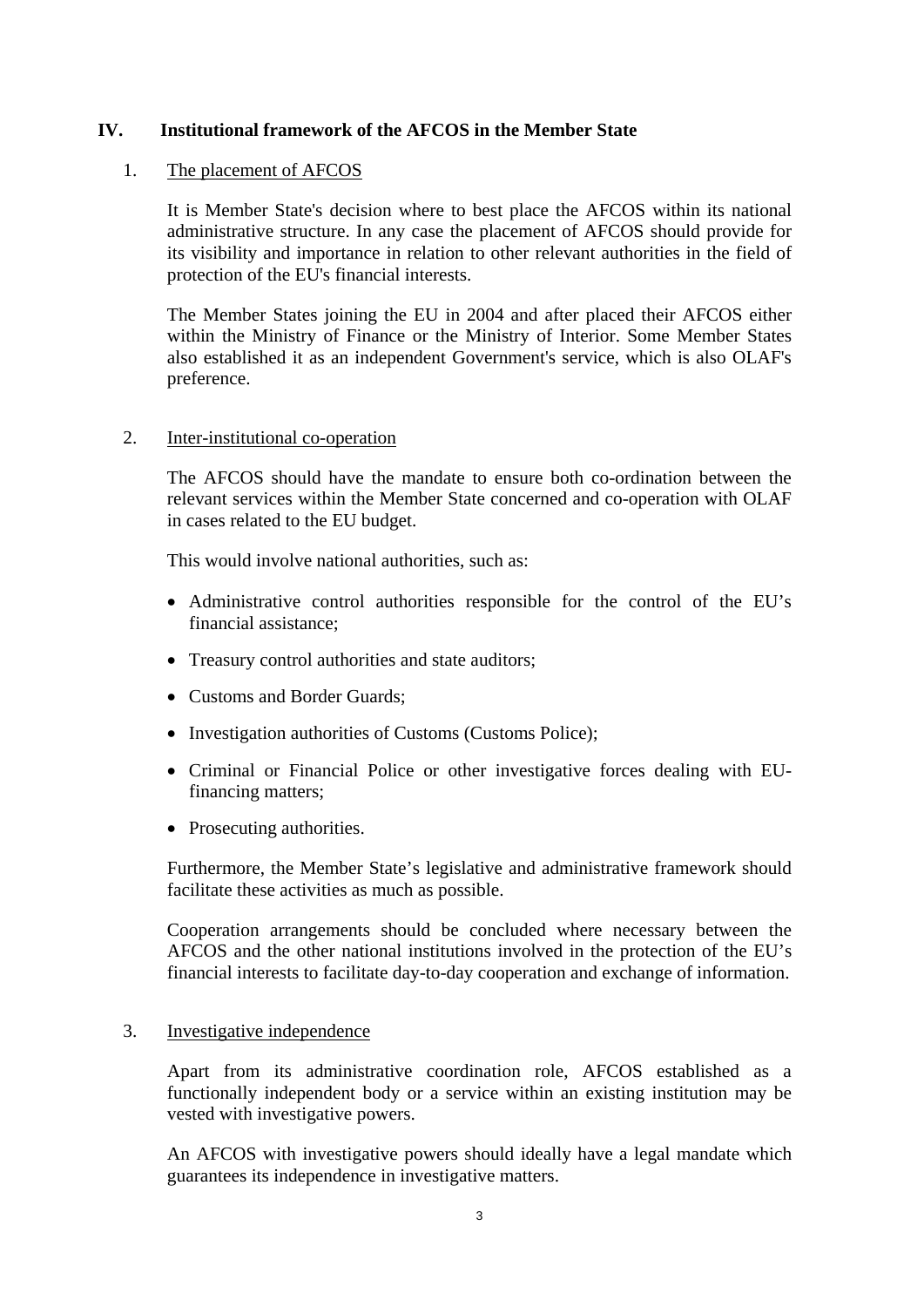# **V. OLAF relations with AFCOS:**

#### 1. Administrative cooperation arrangement (ACA)

To create a more harmonised approach in cooperation with AFCOS in the Member States, in accordance with Article 1 (4) of the new OLAF Regulation, OLAF recommends the signing of an Administrative Cooperation Arrangement (ACA) between OLAF and AFCOS, setting out the framework for the working relationship between the partners subject to available resources.

An ACA is legally non-binding, does not create any obligations under international law or European Union law, and does not modify any existing legal rules or interfere with the legal frameworks governing the partners.

An ACA can be used to set practical arrangements and activities applicable to the national authority designated as AFCOS when supporting OLAF administrative investigations and on-the-spot checks performed in the Member State, as well as when exchanging investigative information with OLAF, for example collecting information at OLAF's request, sharing with OLAF information on EU linked investigations launched by Member States' authorities and ensuring the presence of persons at the interviews, etc.

### 2. Investigative support provided by OLAF

Investigative support provided by OLAF can include the analysis of relevant EU legislation, assistance in providing external expertise in technical matters and in investigations undertaken by the Member States' authorities and participation in investigations related to abuses of the EU budget. Such a participation can be either active (in which case the OLAF experts would act as investigators or coordinators), if the national provisions so allow, or passive (in which case OLAF experts act merely as observers or technical experts).

3. Institution building

OLAF can be involved in the organisation of meetings, training sessions and seminars on specific topics related to the fight against fraud (including organised crime) affecting the EU budget. Within certain limits, OLAF is able to co-finance (e.g. through Hercule and Pericles programme) such events, in which OLAF staff can participate as speakers or moderators.

## **VI. Candidate Countries**

OLAF can also assist the Candidate Countries during their accession process to the EU and their alignment with the requirements of the *Acquis communautaire*.

Member States should not hesitate to seek further explanations of these guidelines and/or ask for OLAF support in designation of their AFCOS.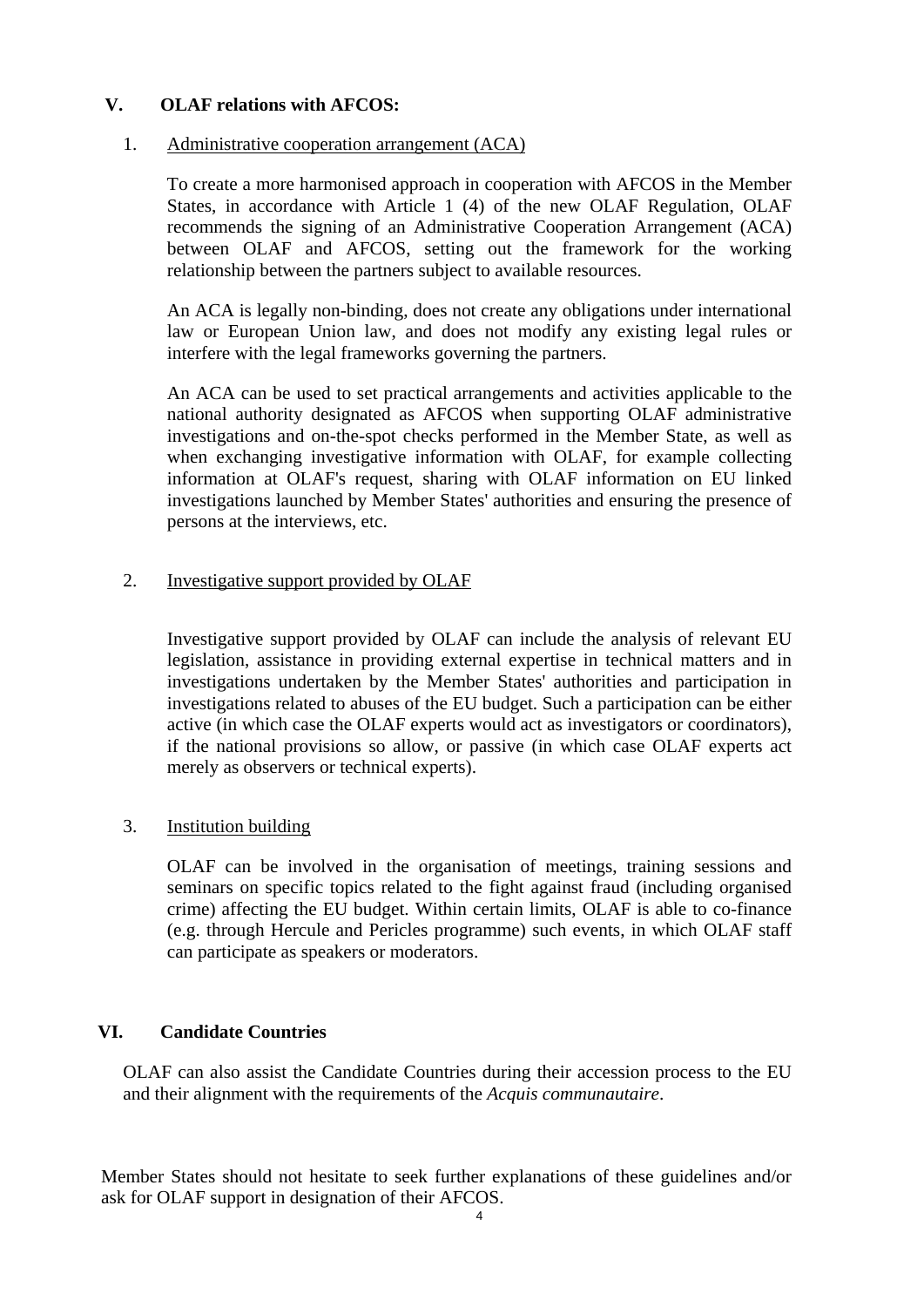## **Annex**

## **AFCOS tasks**

### 1. Investigative tasks, including the exchange of investigative information

- a) AFCOS should facilitate and ensure co-operation between national administrations, investigation authorities and prosecution authorities, as well as between these authorities and  $OLAF<sup>4</sup>$ , in cases of suspected fraud or irregularities affecting the EU's financial interests:
	- i. With regard to information related to irregularities or cases of suspected fraud, AFCOS may be authorised to:
		- − Request a relevant national administrative or law enforcement authority to analyse such information, for the purpose of initiating an investigation;
		- − Request the said authority to initiate an investigation, if necessary;
		- − Request to be informed of the results of such an investigation;
		- − Ensure effective exchange of relevant information with OLAF.
	- ii. With regard to OLAF investigations and on-the-spot checks under Regulation (Euratom, EC) N° 2185/96, AFCOS should:
		- − Be responsible for receiving the on-the-spot checks notifications and identifying the competent administrative or law enforcement authority, which may provide OLAF with the necessary assistance;
		- − Put OLAF in contact with the relevant national authority that can provide the necessary cooperation in the case of an investigation;
		- − Foresee the possibility for jointly carrying out investigations between OLAF and the relevant national authority;
		- − Organise periodical meetings with all relevant national administrative and law enforcement authorities, in order to be always updated on the investigation developments and if necessary intervene in the case of excessive delay or in case of poor support provided by them;
		- − Ensure effective exchange of relevant information with OLAF.

 $\overline{4}$ In cases of criminal investigation, OLAF should be able to refer directly to the national judicial authority. Information to the AFCOS will be subject to the consent, as the case may be, of the competent judicial authority.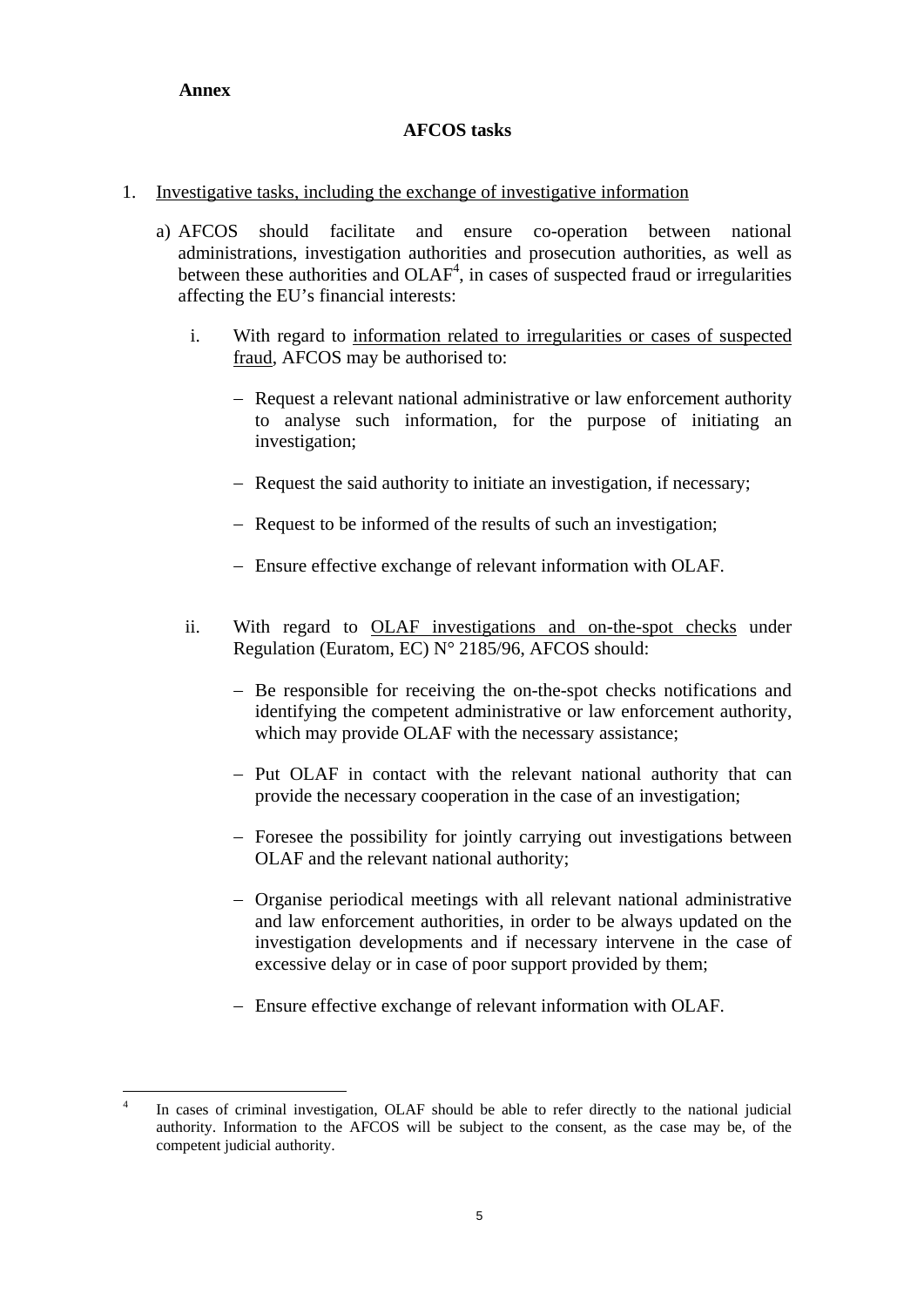- iii. With regard to implementation of OLAF's recommendations, AFCOS should:
	- − Facilitate exchange of information among the involved national authorities;
	- − Ensure effective exchange of relevant information with OLAF, in particular with regard to recovery of misused EU funds;
	- − Report back to OLAF on action taken following information transmitted to them, as envisaged in Article 11(6) of the Regulation  $(EU, EURATOM)$  No  $883/2013^5$ .
- b) AFCOS should ensure the application of the Union's sectoral legislation on the reporting of irregularities, suspected fraud and fraud by sending regular reports via the Irregularity Management System (IMS) as part of the EU Anti-Fraud Information System (AFIS), of the detected irregularities, suspected fraud and established fraud, the amounts concerned and the progress of related administrative and legal proceeding.

If the above mentioned activities are performed by other competent national authorities, AFCOS should ensure any necessary coordination in this respect.

## 2. Preventive tasks

These tasks should include:

- a) Taking the lead in formulating, disseminating, co-ordinating and implementing a national anti-fraud strategy, aimed at reinforcing the protection of the EU's financial interests<sup>6</sup>;
- b) Monitoring of the legislative, regulatory and administrative adaptations, including the definition of relations with other institutions or bodies involved and the establishment of common co-ordination structures and mechanisms;
- c) Identification of possible weaknesses in the national system for the management of EU funds, including pre-accession funds;
- d) Dissemination of information to authorities responsible for the management of EU funds and revenues, concerning obligations and procedures to follow as regards the protection of the EU's financial interests.

 $\overline{a}$ 5 "At the request of the Office, the competent authorities of the Member States concerned shall, in due time, send to the Office information on action taken, if any, following the transmission by the Director-General of his recommendations in accordance with paragraph 3, and following the transmission by the Office of any information in accordance with paragraph 5."

<sup>6</sup> In the context of the Commission Anti-Fraud Strategy (Communication from the Commission to the European Parliament, the Council, the European Economic and Social Committee, and the Committee of the Regions, and the Court of Auditors on the Commission Anti-Fraud Strategy; COM(2011) 376 final)